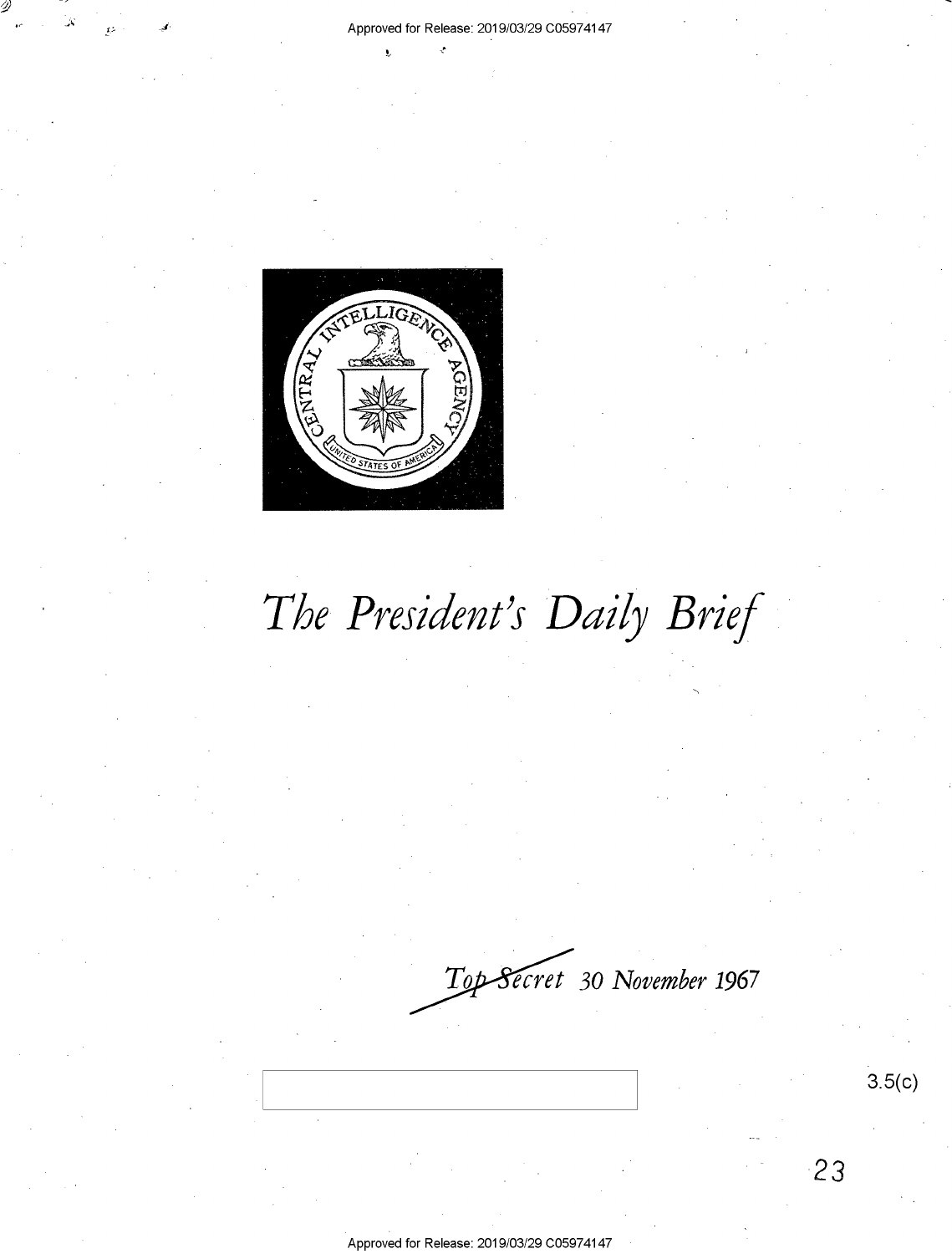Approved for Release: 2019/03/29 C05974147

#### DAILY BRIEF 30 NOVEMBER 1967

**TOP SECRET** 

#### 1. Cyprus

Makarios, after a marathon negotiating session last night which Mr. Vance described as "a unique experience," accepted in principle the agreement for settling the crisis. Execution of the agreement, however, must await an appeal by U Thant to all parties to reach an accord.

Tensions on the island eased somewhat yesterday. The Greek military posture has been reduced to a simple "state of readiness." Turkish forces are still on high alert, but Ankara has publicly stated its hope for a peaceful settlement.

#### 2. South Vietnam

There are rumblings of discontent about the new government from some of the senior generals. Most of the complaining seems to be coming from Ky's followers who feel they got shortchanged when appointments were made. They also charge that some of the new civilian appointees are soft on Communists. Thus far, the discontent does not seem to pose any imminent threat to political stability.

#### 3. South Korea

Yesterday, opposition members entered the National Assembly for the first time in five months. But the opposition will not come back meekly. They will make things stormy by demanding amendment of some recent legislation as well as early action on the promises the government made in order to end the boycott.

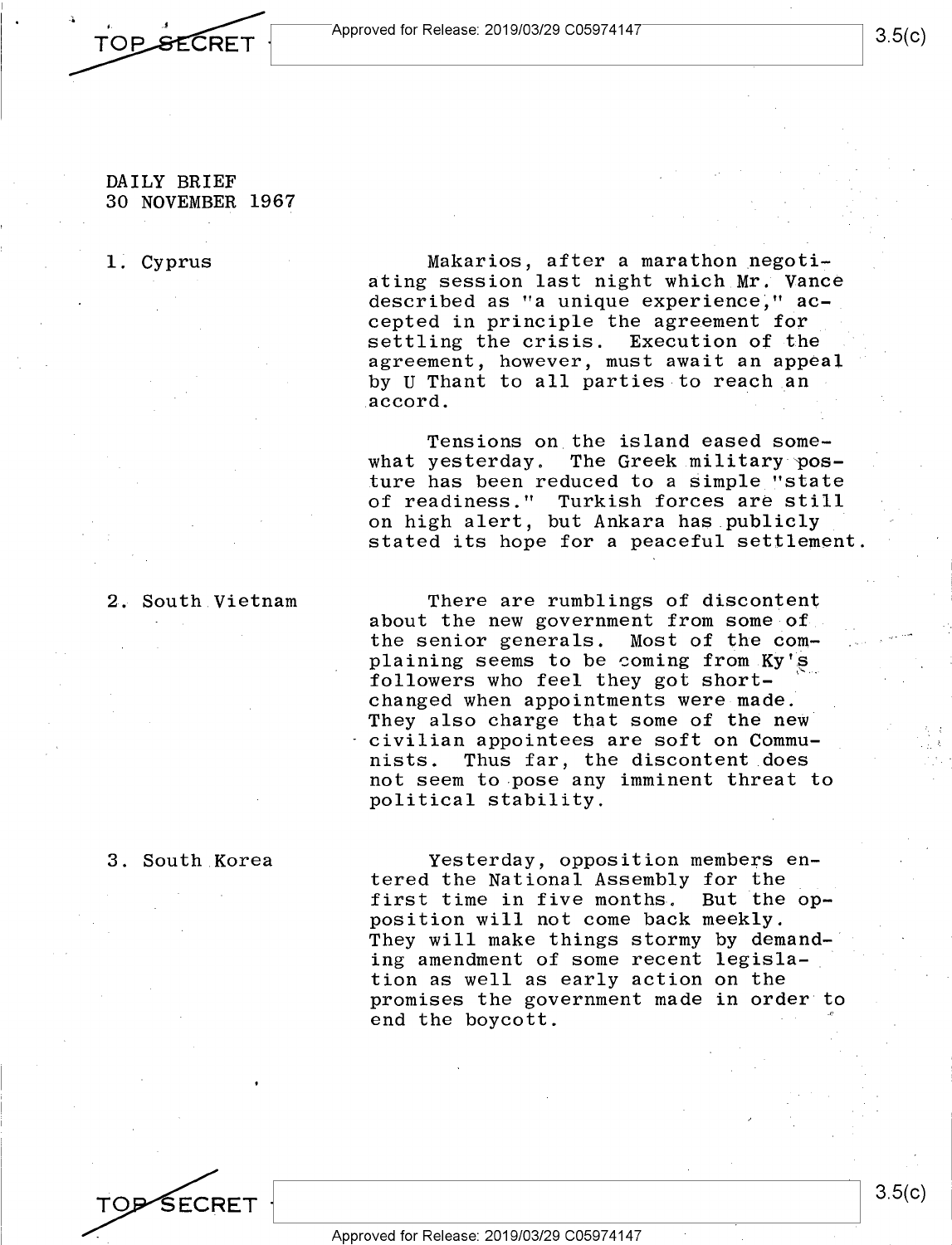3.3(h)(2)

Republican forces, under heavy pressure from the royalists, are said<br>to be almost out of ammunition. Also, to be almost out of ammunition. the royalists have surrounded some republican commandos and seized a mountain **near·sana.** 



#### 5. Organization of American States

3.3(h)(2)

#### 6. Australia

Yesterday the OAS, in an unprecedented fourth ballot, failed again to elect a secretary general. The Panamanian candidate:did pick up another vote, but is still two short of the necessary twelve. Galo Plaza of Ecuador gained one vote, for a total of six.

The Holt government stands to lose three senate seats, according to almost complete returns from Sunday's elections. Government policies are not in danger since the prime minister's party domin-<br>ates the House of Representatives. The ates the House of Representatives. vote does, however, show some public dissatisfaction, principally over the government's lack of firmness and direction.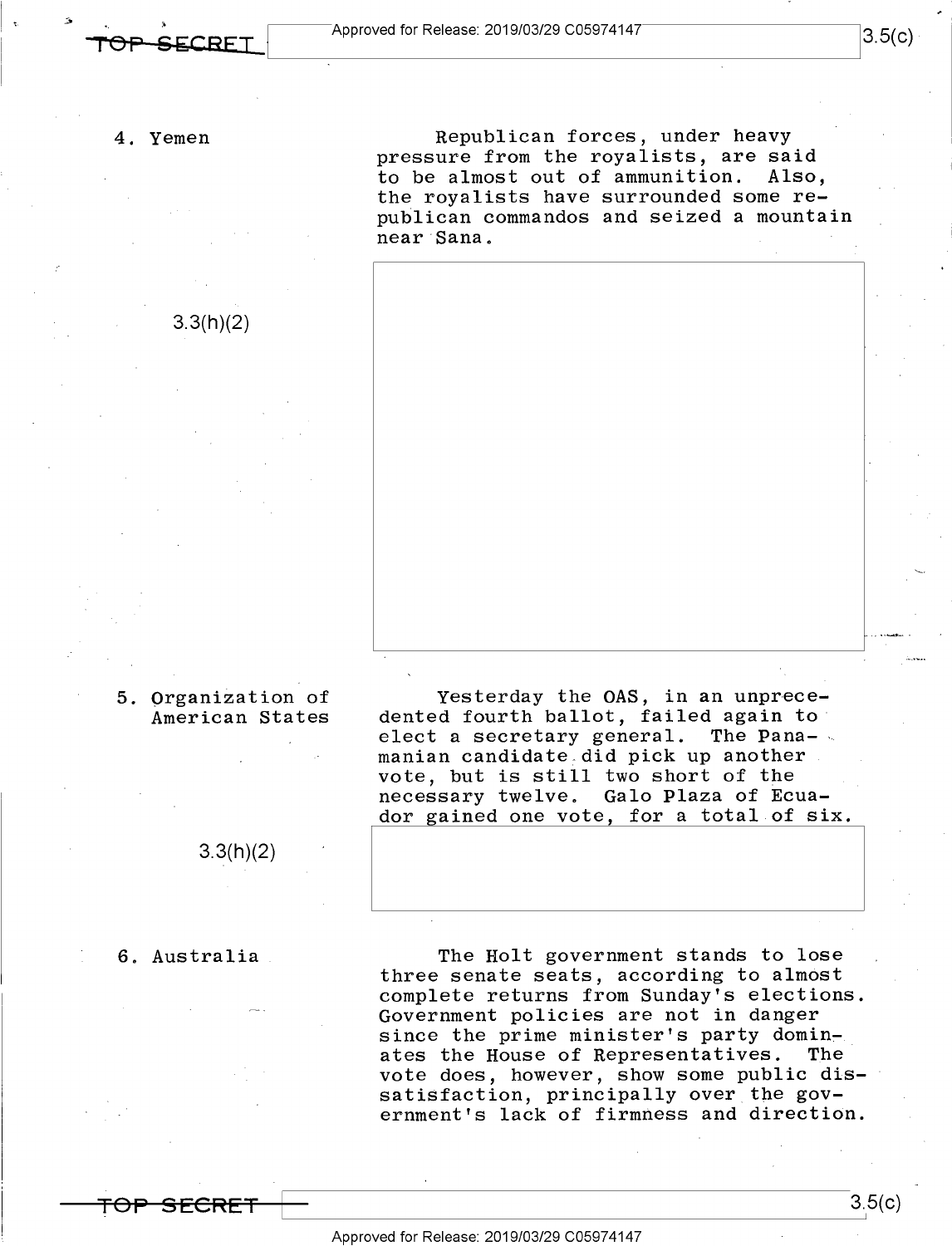8. Belgium

**TOP SECRET** -

7. Communist China

Peking says it has lifted all restrictions on members of the British mission there, and that British dependents are free to leave China.

This is another step in reciprocal efforts to tone down tension. Early last week the British relaxed restraints<br>on Chinese diplomats in London. Then on Chinese diplomats in London. on Sunday, after four weeks of talks, the two countries reached an informal agreement concerning the Hong Kong bor-<br>der. Individuals arrested on both sides Individuals arrested on both sides of the frontier were released, and the British reopened a border crossing. The Chinese, however, made no firm commitment to prevent further incidents along the border.

Foreign Minister Harmel says that pressure in Parliament has forced him to schedule an open debate on Vietnam to begin in the senate today. Harmel is sure some kind of resolution calling for a US bombing halt will emerge, but claims to have warned parliamentary leaders not to pass a "one-sided" reso-<br>lution. Ambassador Knight believes Ambassador Knight believes Harmel will in fact support US policy, at least in public, but might agree to a resolution asking for the three upcoming\_truce periods to be extended into one long pause.

3.5(c)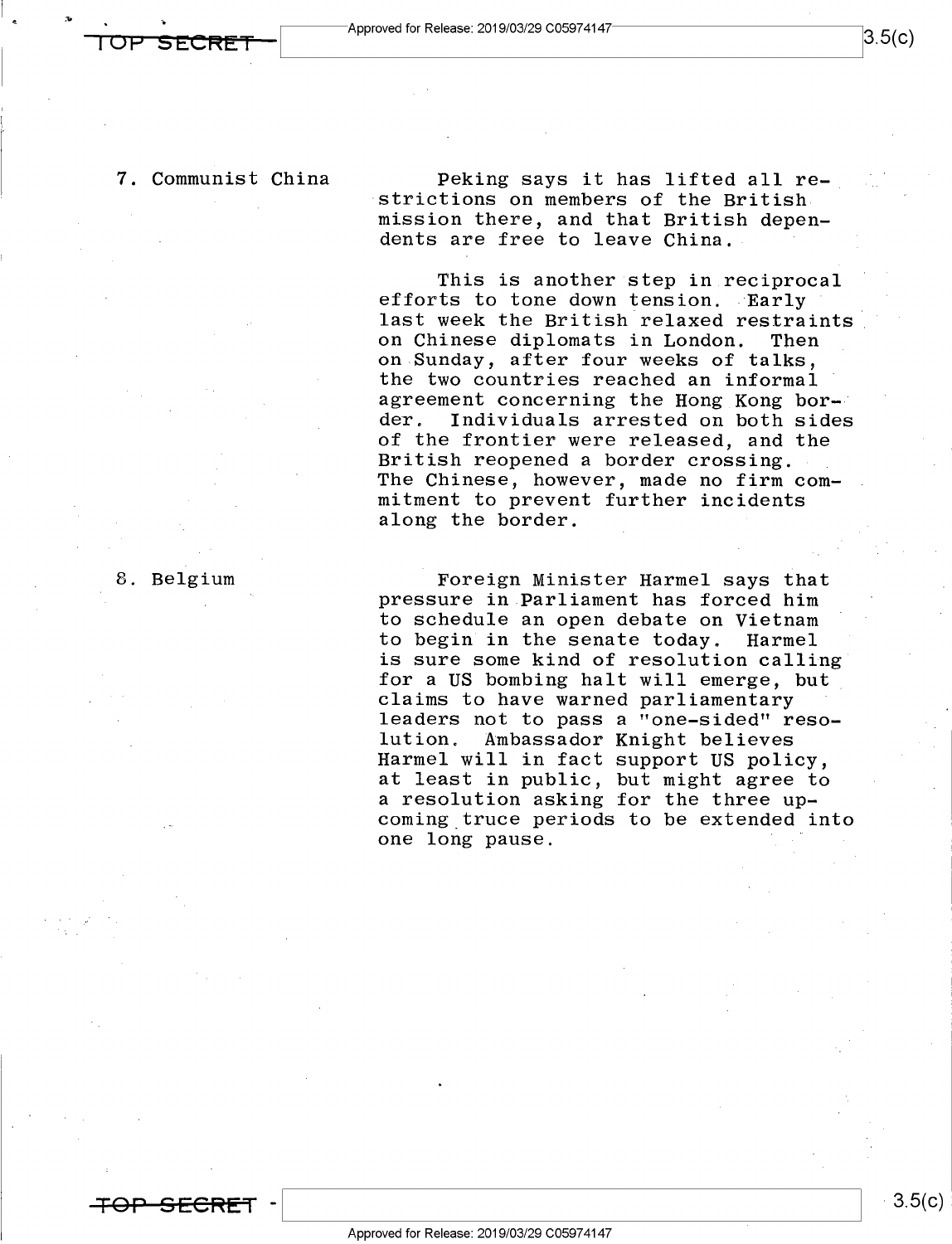#### Approved for Release: 2019/03/29 C05974147

Top Secret

Approved for Release: 2019/03/29 C05974147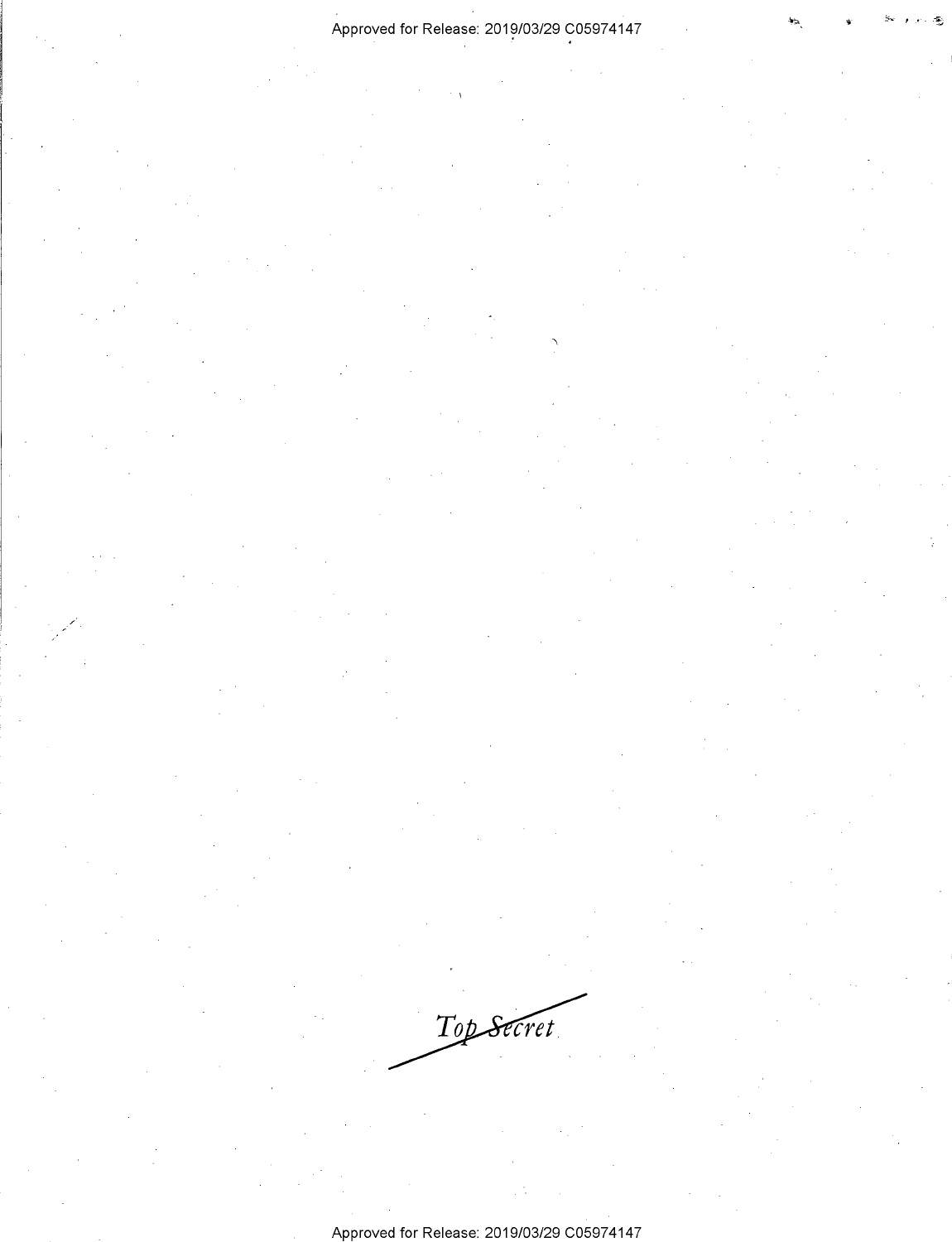**Top Secret** 



### *FOR THE PRESIDENT'S EYES ONLY*

## **Special Daily Report on' North Vietnam**

**Top Secret** 3.5(c) 16 30 November 1967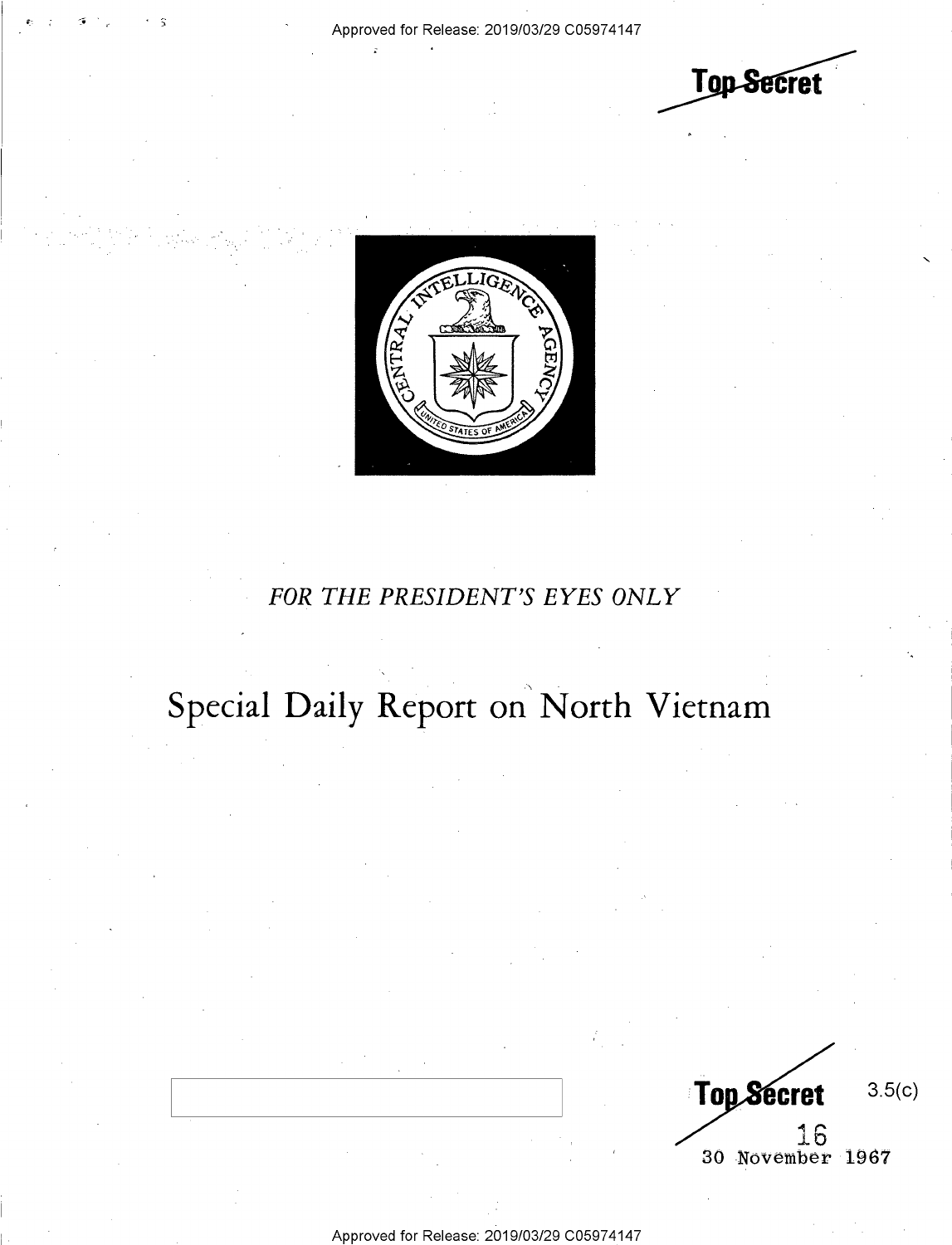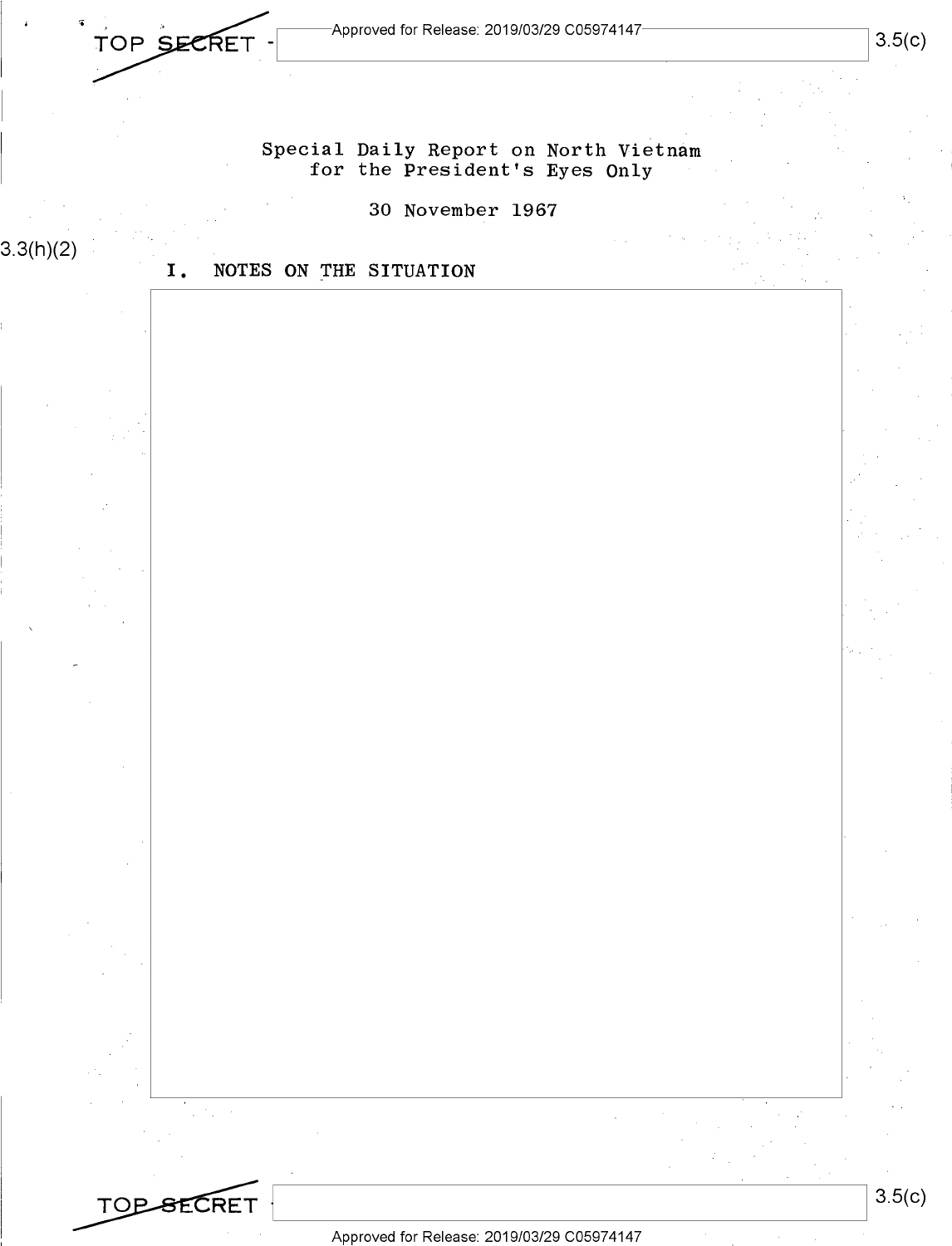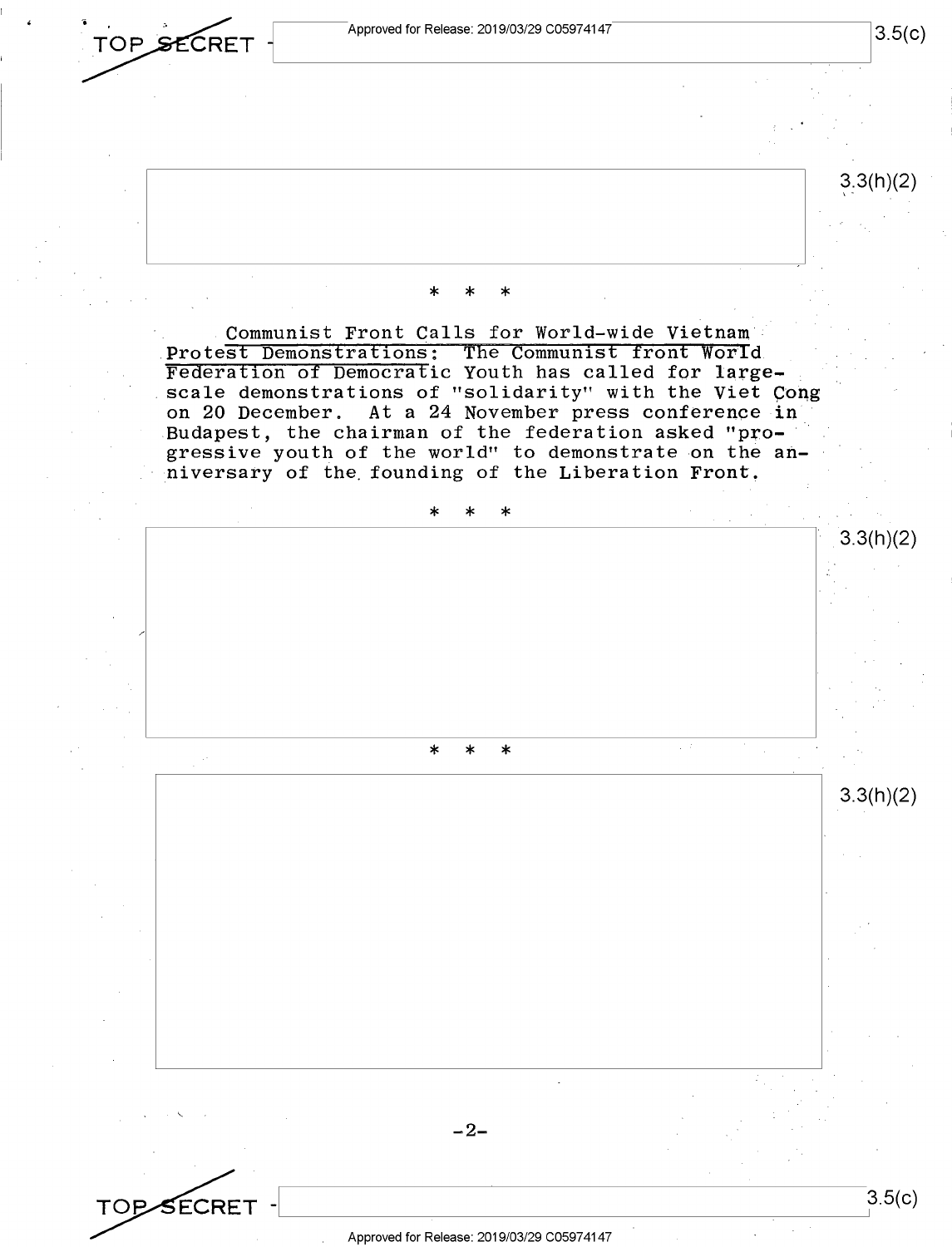Approved for Release: 2019/03/29 C05974147

TOP SECRET -



the bombings of North Vietnam would not necessarily 3.3(h)(2) affect the situation in South Vietnam.

 $-3-$ 

SECRET -

 $3.5(c)$ 

I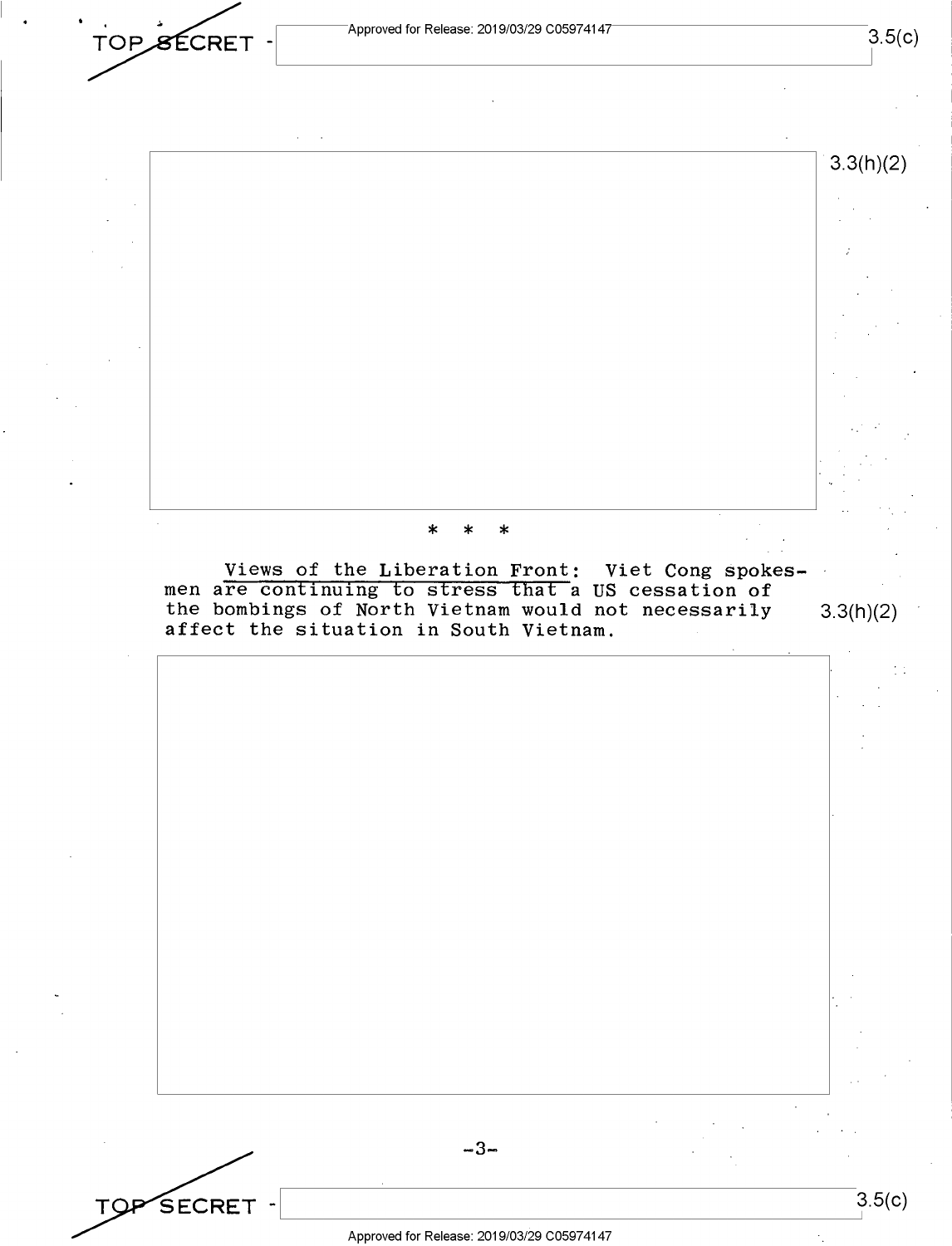Approved for Release: 2019/03/29 C0597 4147

TOPSECRET

3.3(h)(2)

#### II. NORTH VIETNAMESE REFLECTIONS OF US POLITICAL ATTITUDES ON THE WAR

Hanoi Hails Former US Servicemen who Oppose War: The Hanoi daily Nhan Dan welcomed the denunciation of "US war crimes" by American soldiers who had served in Vietnam as a "courageous act in defense of justice,'' according to a 29 November Hanoi international broadcast in English. The paper was referring to former Americap troops who testified at the Bertrand Russel1 War Crimes Tribunal in Copenhagen and to the four<br>American sailors from the Intrepid. Nhan Dan claimed American sailors from the Intrepid. these actions demonstrate the "continual development" of the US antiwar movement. In addition, the paper asserted that the actions reflect the failure of the US Government to "deceive" the American people about the war and are a "hard slap in the face" to President Johnson.

\* \* \*

## \* \* \*

Hanoi Quotes Critics: Hanoi has broadcast in Vietnamese the full text of a 24 November army newspaper commentary on antiadministration sentiment in the US and its effect on the 1968 presidential elec-<br>tions. The full version contains the same thesis The full version contains the same thesis noted earlier: the decisive factor for victory is the Communists' ability to defeat the US. Hanoi views antiwar protests in the US and criticism of administration policy as important but not crucial in influencing US war policy. The paper stresses that whatever the result of the presidential election, US policy on the war would not change.

The commentary contains one of the most detailed lists of statements on the war by prominent US officials. Senator Robert Kennedy, described as a "dangerous rival of Johnson," is quoted as saying, "the Vietnamese war cannot be won." Senator Thruston Morton's

Approved for Release: 2019/03/29 C0597 4147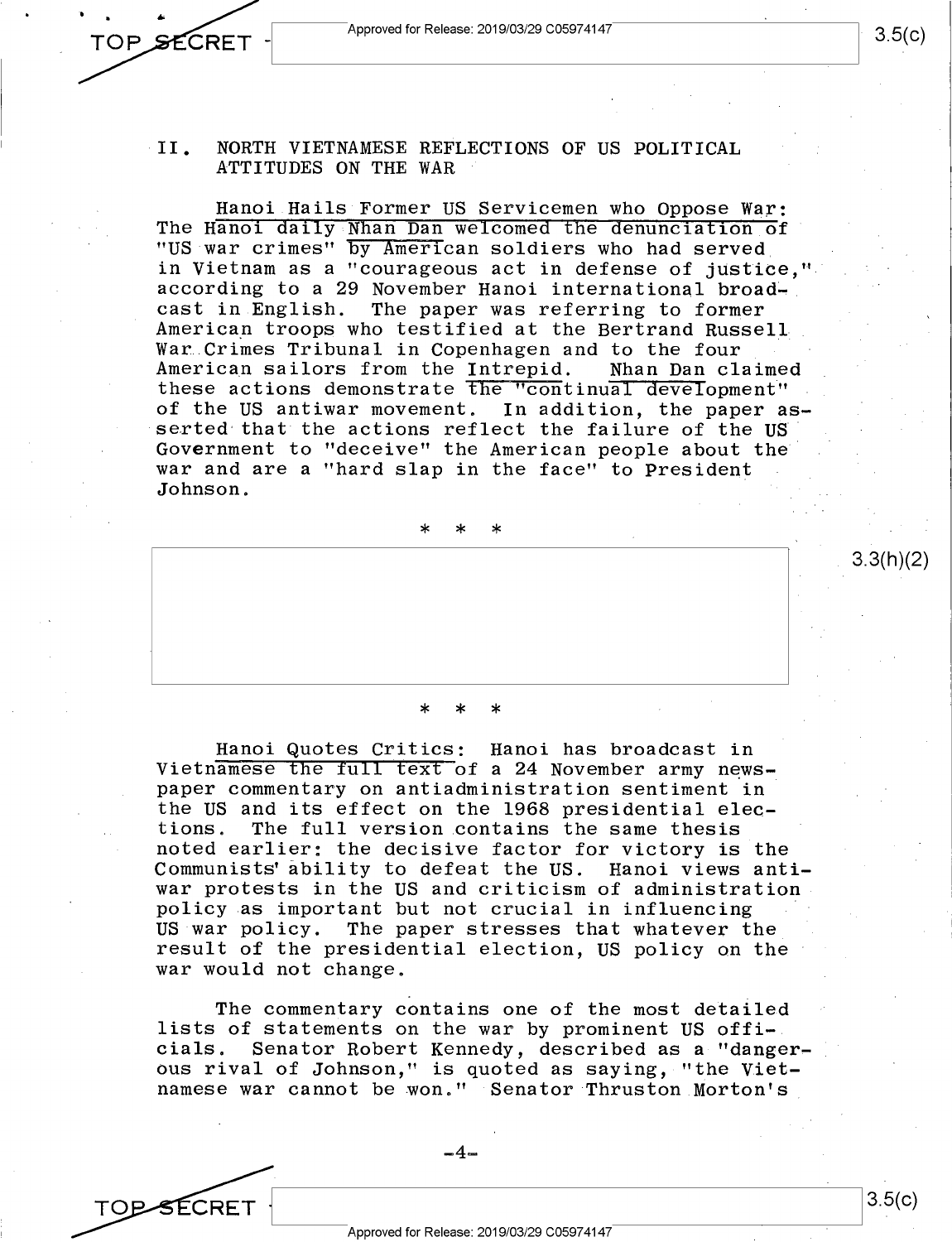

TOPSECRET

statement that the war has caused the Vietnamese people to hate the Americans is noted, as is Senator Javits' call for an investigation of the Saigon government to see if it deserves further aid from the US.

**On** the issue of negotiations, the paper cites Walt Rostow and Barry Goldwater as advocating a fight to the end at any cost. Senators Morse, Fulbright, and Gruening are reported calling for an end to the bombing of North Vietnam. The paper also reports what it termed a list of "Johnson's closest collaborators who have decided to quit due to their differences of views." Included in the listing are Bill Moyers, Arthur Sylvester, McGeorge Bundy, and George Ball. In this regard, Hanoi quotes Western news sources on 29 November to the effect that the President "might dismiss" Secretary of Defense McNamara because of differences between them on the strategy for the war.